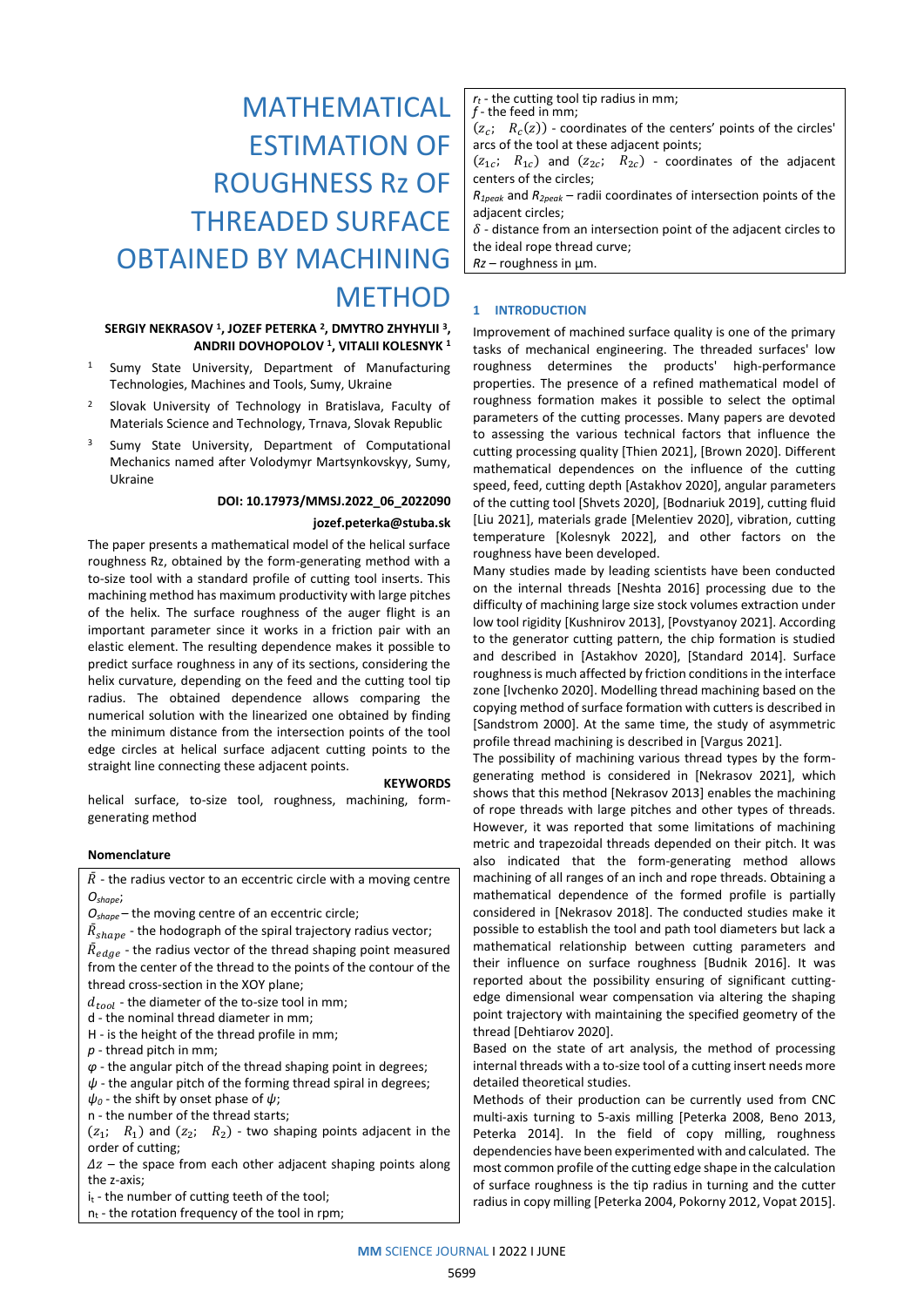This article will determine the mathematical relationships that include the pitch, thread profile shape, roughness, accuracy of tool dimensions, and setup of the turning or milling CNC machine.

In such a way, the key motivation for implementing the current study was to determine the parameters of a spiral path for machining an internal thread of a specific size. It was utilized by obtaining the mathematical dependence of the helical surface roughness *Rz* for the form-generating method with a to-size tool of a standard profile of the cutting inserts.

# **2 METHODS**

The current paper presented a theoretical mathematical model which allows simulating possible minimal roughness, concerning geometrical parameters of the helical surface, the reverse feed, and the tooltip radius, disregarding cutting speed, depth of cut, angular parameters of the tool, the lubrication, grade of the workpiece material, and vibrations which accompanied machining process. For feature mathematical modelling of surface roughness was utilized a machining method which considers machining of external thread with a to-size mill. The kinematic of the proposed machining method combines the rotational movement of the mill (axis *Z*) with feed movement along a spiral path. The interface point moves a circular arc. The diameter circular arc is equal to the cutter diameter [Nekrasov 2021], [Nekrasov 2017]. The rotational movement and feed along the spiral path form the helical surface. However, the shape of this surface remains unknown. To establish the formed surface's geometry, the shaping point's movement in the interface zone under given conditions was considered (Fig. 1).



Figure 1. Schematic profile of the cross-section of the thread in the polar coordinate system *r ψ*

The projection of the thread shaping point onto the *XOY* plane in the global Cartesian coordinate system *XYZ* moves along the radius vector  $\overline{R}$  to an eccentric circle with a moving centre  $O_{shape}$ - the hodograph of the spiral trajectory radius vector  $\bar{R}_{shape}$ .  $\bar{R}_{edge}$  - the radius vector of the thread shaping point measured from the center of the thread to the points of the contour of the thread cross-section in the XOY plane, considering the parameters of the relative movement of the cutter in the internal tolerance system, is defined as:

$$
R = \frac{d_{tool}}{2} \tag{1}
$$

where  $d_{tool}$  is the diameter of the to-size tool.

It should also be noted that in ISO technical terms here  $R_{shape} = \frac{H}{2}$  $\frac{H}{2}$  and  $R = \frac{d}{2}$  $\frac{u}{2}$  –  $R_{shape}$ , where d is the nominal thread diameter and H is the height of the thread profile.

In such a way, the trajectory vectors (Fig. 2) are calculated according to the equation (2):

 $\left(\bar{R}_{\text{edge}} - \bar{R}_{shape}\right)^2 = \bar{R}^2;$ 

$$
R_{\text{edge}}^2 - 2 \cdot R_{\text{edge}} \cdot R_{\text{shape}} \cdot \cos \psi + R_{\text{edge}}^2 - R^2 = 0; \tag{2}
$$
  

$$
R_{\text{edge}} = R_{\text{shape}} \cdot \cos \psi \pm \sqrt{R^2 - R_{\text{shape}}^2 \cdot \sin^2 \psi},
$$

The vector  $\bar{R}_{shape}$  rotates relative to the vector  $\bar{R}_{edge}$  in the process of profile formation by an angle *φ°*, called the angular pitch of the thread shaping point, and  $\bar{R}_{edge}$  rotates in the *XOY* coordinate system by an angle  $\psi + \psi_0$ , where  $\psi$  is called the angular pitch of the forming thread spiral. The angle *ψ<sup>0</sup>* is the shift by its onset phase. A polar coordinate system *r<sup>ψ</sup>* is also assigned, in which the ray *r* is directed from point O to point *Oshape*. The *r* axis is the axis of symmetry for the coordinate system of forming circles.



**Figure 2.** Vector sum  $\bar{R}_{edge} = \bar{R}_{shape} + \bar{R}$ 

Only one of two solutions is chosen according to the positive definition from the geometric meaning of the length of the segment.

$$
R_{shape} \cdot \cos \psi < \sqrt{R^2 - R_{shape}^2 \cdot \sin^2 \psi};
$$
\n
$$
R_{shape} < R; \frac{H}{2} < \frac{d-H}{2};
$$
\n
$$
2 \cdot H < d.
$$
\n
$$
(3)
$$

The last trivial inequality reduces to the requirement that the height of the ridge does not exceed its radius.

In addition, expression (2) imposes the following restriction on the positive definition of the radical expression:

$$
R^2 - R_{shape}^2 \cdot \sin^2 \psi > 0;
$$
  
\n
$$
R_{shape} \cdot |\sin \psi| < R,
$$
 (4)

Since the projection of the vector  $\bar{R}_{edge}$  hodograph onto the XOY plane accurately forms the perimeter of the circumference of the to-size tool. Therefore, the thread profile can be uniquely assigned to the z coordinate so that the full rotation of the vector  $\bar{R}_{edge}$  corresponds to the angle  $\psi = 2 \cdot \pi$  rad, where  $\psi =$  $\angle(\tilde{R}_{shape}; \quad \tilde{R}_{edge})$  equal to  $\psi = 2 \cdot \pi \cdot \frac{2}{n}$  $\frac{2}{p \cdot n'}$  and n - is the number of thread starts. The fulfillment of n ≠ 1 is technologically impossible. Therefore, here, and below, only the case of a singlestart thread is considered.

A mathematical model is obtained by transforming the resulting equation (2) concerning the z coordinate along the thread axis:

$$
R_{edge} = R_{shape} \cdot \cos\left(\frac{2 \cdot \pi \cdot z}{p \cdot n}\right) + \sqrt{R^2 - R_{shape}^2 \cdot \sin^2\left(\frac{2 \cdot \pi \cdot z}{p \cdot n}\right)}.
$$
(5)

Through the definition of two adjacent positions of the tooth, cutting the helical surface in the plane with the cylinder's axis. It is postulated that the surface is cut by an arc of a circle of a tool with radius rt, which touches the formed contour at the shaping point in the interface surface. Considering two shaping points adjacent in the order of cutting  $(z_1; R_1)$  and  $(z_2; R_2)$ , spaced from each other along the z-axis by  $\Delta z = \frac{s}{\Delta z}$  $\frac{s}{i_{t}\cdot n_{t}}$  (Fig. 3), where s<mark>f</mark> is the minute feed in mm/min,  $i_t$  is the number of cutting teeth of the tool and  $n_t$  is the rotation frequency of the tool in rpm, i.e.,  $z_2 = z_1 + \Delta z$ ,  $R_1 = R_{edge}(z_1)$ , and  $R_2 = R_{edge}(z_2)$ . The centers of the circles are displaced from the pivot points to the contour by the distance of the cutting tool tip radius  $r_t$  at an angle  $\left[\frac{\pi}{2}\right]$  $\frac{\pi}{2} - arctg\left(\frac{dR_{edge}(z)}{dz}\right)\right]$ , rad to the OZ axis. The coordinates of the centres' points of the circles' arcs of the tool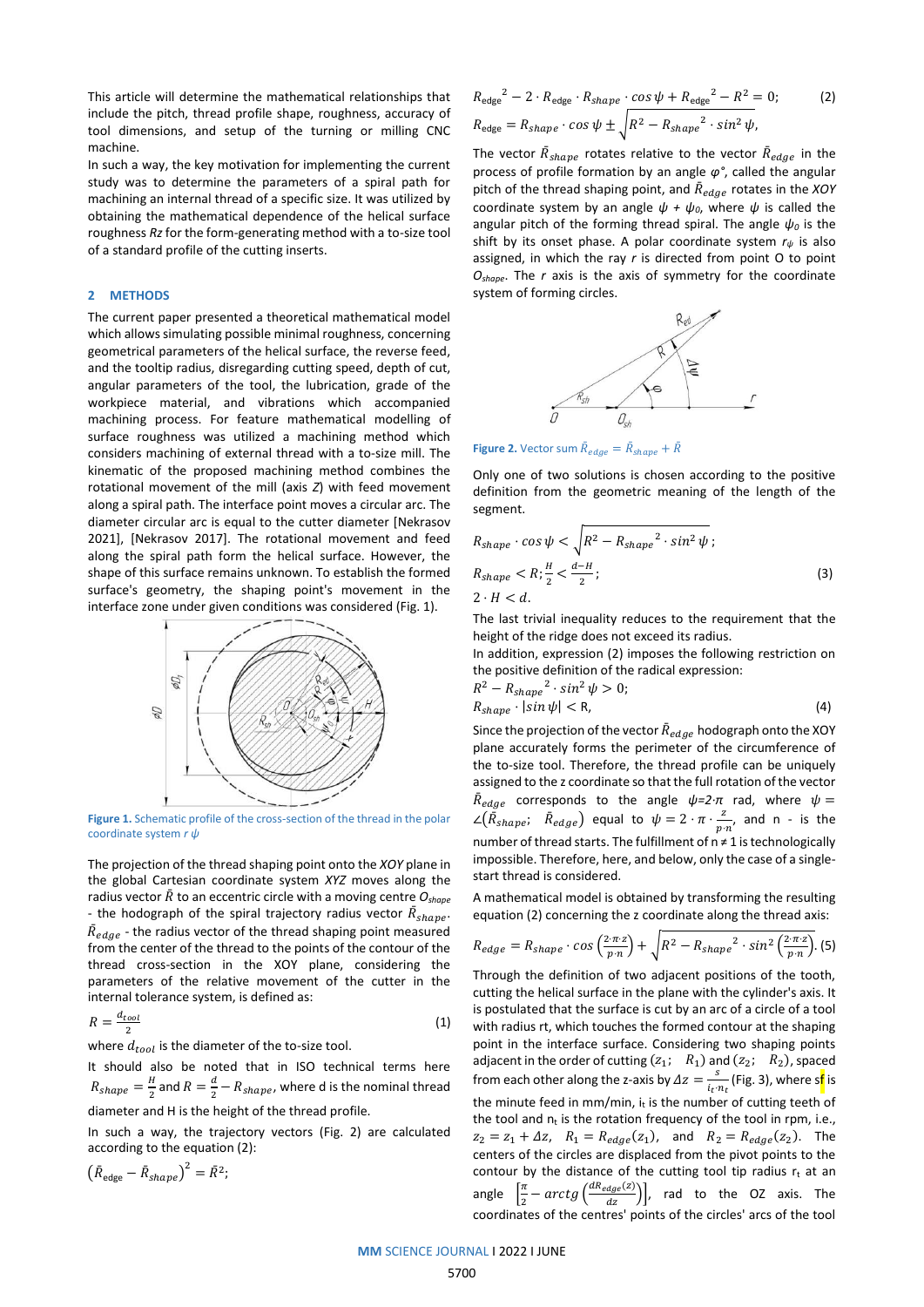at these adjacent points  $(z_c; R_c(z))$  are defined by the equation (6):

$$
\begin{cases}\n\frac{dR_K(z)}{dz} = \frac{\Delta z_c}{\Delta R_c};\\ \Delta z_c^2 + \Delta R_c^2 = r_t^2;\\
\int R_c(z) = R_K(z) + \Delta R_c = R_K(z) + \frac{1}{\sqrt{1 + (\frac{dR_K(z)}{dz})^2}} \cdot r_t;\\
z_c = z + \Delta z_c = z + \frac{\frac{dR_K(z)}{dz}}{\sqrt{1 + (\frac{dR_K(z)}{dz})^2}} \cdot r_t,\n\end{cases}
$$
\n(6)

where,

$$
\frac{dR_{edge}(z)}{dz} = -R_{shape} \cdot \frac{2\pi}{p} \cdot \sin\left(\frac{2\pi z}{p}\right) - \frac{R_{shape} \cdot \frac{\pi}{p} \sin\left(\frac{4\pi z}{p}\right)}{\sqrt{R^2 - R_{shape}^2 \cdot \sin^2\left(\frac{2\pi z}{p}\right)}}
$$



**Figure 3.** Roughness due to the cutting-edge geometry

Further, the intersection points of the tool circles at adjacent points are analytically found. The coordinates of the adjacent centres of the circles are denoted by  $(z_{1c}; R_{1c})$  and  $(z_{2c}; R_{2c})$ , then

$$
\begin{cases}\n(z - z_{1c})^2 + (R - R_{1c})^2 = r_t^2; \\
(z - z_{2c})^2 + (R - R_{2c})^2 = r_t^2; \\
R = \frac{z_{2c}^2 - z_{1c}^2 + R_{2c}^2 - R_{1c}^2}{2(R_{2c} - R_{1c})} - z \cdot \frac{z_{2c} - z_{1c}}{R_{2c} - R_{1c}}; \\
z^2 \cdot \left(1 + \left(\frac{z_{2c} - z_{1c}}{R_{2c} - R_{1c}}\right)^2\right) - z \cdot \frac{[(z_{2c} - z_{1c})^2 + (R_{2c} - R_{1c})^2] \cdot (z_{2c} + z_{1c})}{(R_{2c} - R_{1c})^2} \\
+ \left(\frac{(z_{2c}^2 - z_{1c}^2)^2 + 2 \cdot (z_{2c}^2 + z_{1c}^2) \cdot (R_{2c} - R_{1c})^2 + (R_{2c} - R_{1c})^4}{4 \cdot (R_{2c} - R_{1c})^2} - r_t^2\right) = 0.\n\end{cases}
$$

Next, the shortest distance from the intersection points of the tool circles at the adjacent interface surface point when machining thread points to the contour line is determined, which is considered the minimum geometrically acceptable value of roughness. It is proposed to divide  $\Delta z = \frac{s}{\Delta z}$  $\frac{s}{i_t \cdot n_t}$  into a finite number

of segments (*N* = 10) and determine *Rz* numerically using the algorithm (Fig. 4).



**Figure 4.** Scheme of the roughness Rz numerical calculation

It is possible to compare the numerical solution with the linearized one for further verification: it was proposed to find the minimum distance from the intersection points of the tool circles at adjacent threading points to the straight line that connects these adjacent points. Having designated the adjacent points of the threaded contour as before  $(z_1; R_1)$  and  $(z_2; R_2)$ (Equation 8, 9, 10): For straight lines:

For straight lines.  
\n
$$
\frac{z - z_1}{z_2 - z_1} = \frac{R - R_1}{R_2 - R_1};
$$
\n
$$
A \cdot z + B \cdot R + C = 0,
$$
\n(8)

where  $A=\frac{1}{a}$  $\frac{1}{z_2-z_1}$ ;  $B=-\frac{1}{R_2-z_1}$  $\frac{1}{R_2-R_1}$ ;  $C = \frac{R_1}{R_2-R_1}$  $\frac{R_1}{R_2-R_1} - \frac{z_1}{z_2-}$  $\frac{z_1}{z_2-z_1}$ , then for the distance from a point to a line.

$$
\delta = \frac{A \cdot z + B \cdot R_K + C}{\sqrt{A^2 + B^2}},\tag{9}
$$

and for linearized roughness:

 $Rz_{linearized} = min\{\delta(z_{1peak}; R_{1peak}); \delta(z_{2peak}; R_{2peak})\}.$ (10)



**Figure 5.** The lowest theoretically possible roughness distribution of over the surface of the thread helix for  $(d = 40$  mm; H= 10 mm; rt= 0.8 mm; s=0.25 mm/rev; n= 1500 rpm) (for a single-start thread cut with a singletooth cutter)

The formulas for determining the numerical roughness *Rz* and the linearized roughness *Rz*linearized, made it possible to obtain the numerical values of these roughness for the rope thread *R32* according to ISO 10208, while changing such parameters as the cutting tool tip radius *rt,* and the minute feed *f*. The parameters of the rope thread *R32* according to ISO 10208 (Figure 6) are as follows: outer diameter  $d = 32$  mm, thread depth  $H = 1.5$  mm, thread pitch *p* = 12.7 mm. The obtained roughness values (Figure 7).



**Figure 6.** *R32* rope thread parameters according to ISO 10208



**MM** SCIENCE JOURNAL I 2022 I JUNE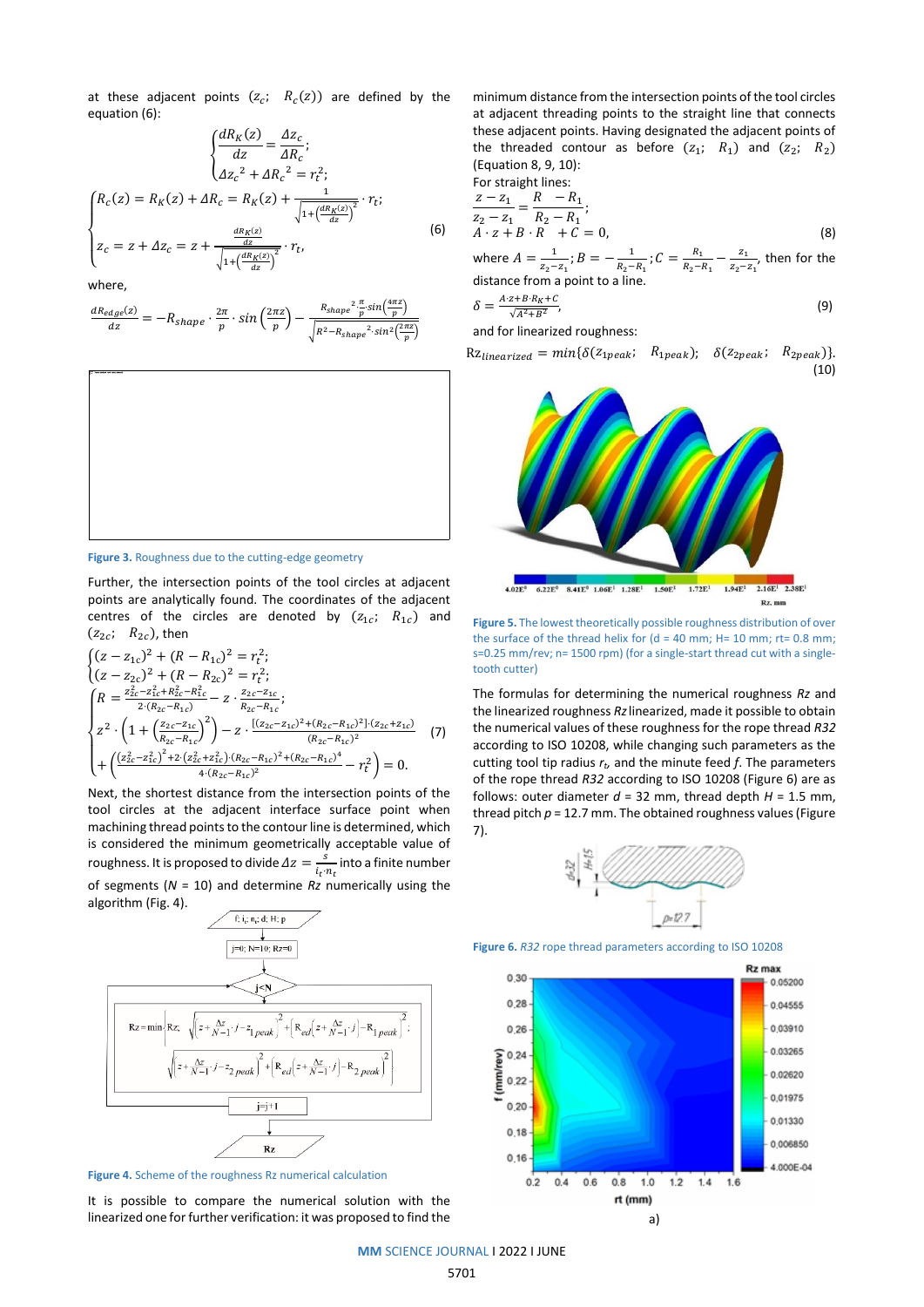

**Figure 7.** Numerical values of roughness for rope thread *R32* according to ISO 10208, when changing such parameters as the cutting tool tip radius *rt*, and minute feed *f*: a) - linearized roughness *Rz* linearized max, mm; b) - relative difference between the maximum roughness numerically obtained and linearized, %

### **3 CONCLUSIONS**

- 1. A mathematical model of the helical surface roughness *Rz* has been obtained by the form-generating method for the helical surface with a to-size tool equipped with a cutting insert.
- 2. Comparison of the numerical solution with the linearized solution has been carried out by finding the minimum distance from the intersection points of the tool circles at adjacent threading points to the straight line connecting these adjacent points. The results make it possible to establish that the difference between the numerical and linearized solution increases with increasing feed. The variation of the cutting tool tip radius effects roughness more intense than equivalent on a percentage basis variation of feed. Overall, proposed in a paper identification of minimal roughness is capable of mechanical processing assessment due to it's ultimate nature.
- 3. The definition of speed, depth of cut, the cutting tool angular parameters, coolant supply, the grade of the workpiece material, and the effect of vibrations is promising in calculating response surfaces for feature specification the of proposed mathematical model for prediction of surface roughness *Rz*.
- 4. It is necessary to add that the analytical model concerned in the paper has predicted theoretically minimal realizable value roughness for any kind of a raw part or to-size mill. Features of the technological system as machine-tool-workpiece relation or cutting tool design are the topic for further research.

# **ACKNOWLEDGMENTS**

This article was written with the support of the research project VEGA 1/0019/20 and the academic mobility opportunities Dr. Andrii Dovhopolov, within the framework for by the National Scholarship Programme of the Slovak Republic (SAIA).

# **REFERENCES**

**[Astakhov 2020]** Astakhov, V.P., Shvets, S.V. Technical Resource of the Cutting Wedge is the Foundation of the Machining Regime Determination. International Journal of Manufacturing Materials and Mechanical Engineering, 2020, Vol. 10, No. 2, pp. 1-17. [https://doi.org/10.4018/ijmmme.2020040101.](https://doi.org/10.4018/ijmmme.2020040101)

- **[Beno 2013]** Beno, M., Zvoncan, M., Kovac, M., Peterka, J. Circular interpolation and positioning accuracy deviation measurement on five axis machine tools with different structures. Tehnicki vjesnik-technical gazette, 2013, Vol. 20, No. 3, pp. 479-484.
- **[Bodnariuk 2019]** Bodnariuk, M., Melentiev, R. Bibliometric analysis of micro-nano manufacturing techNamegies. Nami Jishu Yu Jingmi Gongcheng/Nanotechnology and Precision Engineering, 2019, Vol. 2, No. 2, pp. 61-70. [https://doi.org/10.1016/j.npe.2019.05.001.](https://doi.org/10.1016/j.npe.2019.05.001)
- **[Brown 2020]** Brown, I., Schoop, J. An Iterative Size Effect Model of Surface Generation in Finish Machining. Journal of Manuf. and Materials Processing, 2020, Vol. 4, No. 3, pp. 18[. https://doi.org/10.3390/jmmp4030063.](https://doi.org/10.3390/jmmp4030063)
- **[Budnik 2016]** Budnik, O.A. et al. Composite Material for Chemical and Petrochemical Equipment Friction Assemblies. Chemical and Petroleum Engineering, 2016, Vol. 52, No. 1-2, pp. 63-68. [https://doi.org/10.1007/s10556-016-0149-x.](https://doi.org/10.1007/s10556-016-0149-x)
- **[Dehtiarov 2020]** Dehtiarov, I. M. et. al. Contact of working surfaces for spherical washers and recommendations for determining the gap in the joint. J. of Engineering Sciences, 2020, Vol. 7, No. 2, pp. B1–B7[. doi.org/10.21272/jes.2020.7\(2\).b1.](https://doi.org/10.21272/jes.2020.7(2).b1)
- **[Ivchenko 2020]** Ivchenko, O. et al. Resolution of the Friction Coefficient of Adhesion Under Cutting. Advanced Manufacturing Processes (Interpartner-2019), 2020, pp. 98-107. [https://doi.org/10.1007/978-3-030-](https://doi.org/10.1007/978-3-030-40724-7_10) [40724-7\\_10.](https://doi.org/10.1007/978-3-030-40724-7_10)
- **[Kolesnyk 2022]** Kolesnyk, V. et.al. Application of ANN for Analysis of Hole Accuracy and Drilling Temperature When Drilling CFRP/Ti Alloy Stacks. Materials 2022, Vol. 15, No. 21, doi:10.3390/ma15051940.
- **[Kushnirov 2013]** Kushnirov, P.V. et al. Milling heads with intersecting cutter trajectories. Russian Engineering Research, 2013, Vol. 33, No. 9, pp. 528-531. [https://doi.org/10.3103/S1068798X13090098.](https://doi.org/10.3103/S1068798X13090098)
- **[Liu 2021]** Liu, L. et.al. Effect of Lubricants with Different Nature and Properties on Friction in a DLC-UHMWP Endoprosthesis Pair. Journal of Friction and Wear, 2021, Vol. 42, No. 3, pp. 146-151. [https://doi.org/10.3103/s1068366621030107.](https://doi.org/10.3103/s1068366621030107)
- **[Melentiev 2020]** Melentiev, R., Fang, F.Z. Tailoring of surface topography for tribological purposes by controlled solid particle impacts. Wear, 2020, Vol. 444, pp. 1- 14[. https://doi.org/10.1016/j.wear.2019.203164.](https://doi.org/10.1016/j.wear.2019.203164)
- **[Nekrasov 2021]** Nekrasov, S. et.al. Research on the manufacture and strength of the innovative joint of FRP machine parts. Journal of Manufacturing Processes, 2021, Vol. 72, pp. 338-349. [https://doi.org/10.1016/j.jmapro.2021.10.025.](https://doi.org/10.1016/j.jmapro.2021.10.025)
- **[Nekrasov 2017]** Nekrasov, S.S., Dovhopolov, A.Y. Bul. N◦ 8.: T. S. E. U. I. P. Institute, 2017.
- **[Nekrasov 2013]** Nekrasov, S.S., Kryvoruchko, D.V., Neshta, A.O. Bul. N◦ 21: T. S. E. U. I. P. Institute, 2013.
- **[Nekrasov 2018]** Nekrasov, S.S. et al. The mathematical representation of the thread profile made with cropto-size tool. Mechanics and Advanced Technologies, 2018, Vol. 83, No. 2, pp. 18-23. [doi.org/10.20535/2521-1943.2018.83.125250.](https://doi.org/10.20535/2521-1943.2018.83.125250)
- **[Neshta 2016]** Neshta, A.A., Krivoruchko, D.V. Features of processing various types of internal threads with a